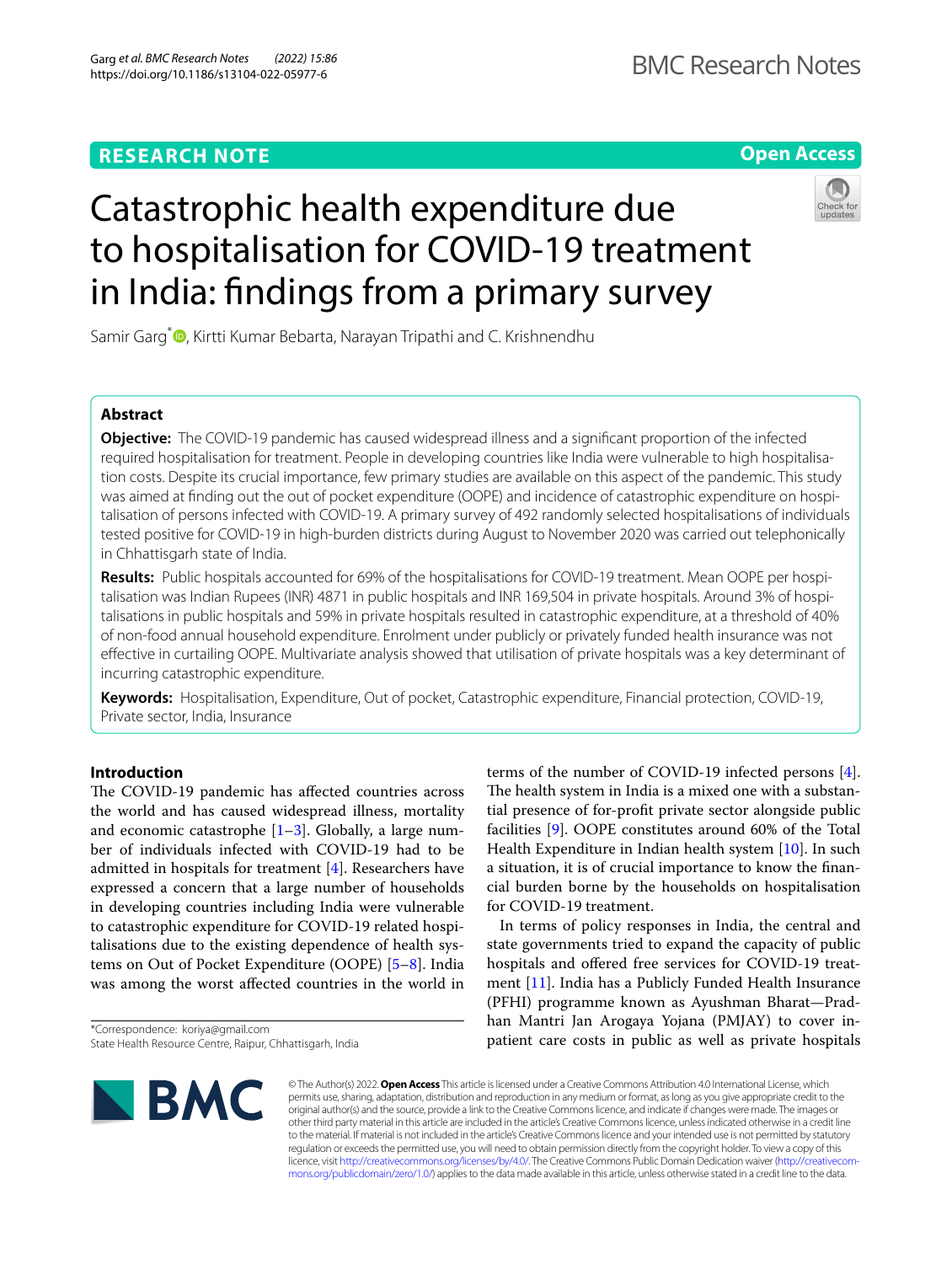The current study was aimed at finding out the OOPE and incidence of catastrophic health expenditure (CHE) for hospitalisations of COVID-19 cases.

#### **Main text**

## **Materials and methods**

#### *Study setting*

The study was conducted in the Indian state of Chhattisgarh. It is one of the poorest states in India and has a population of around 29 million [[20](#page-5-11)]. From August 2020 onwards, government allowed private hospitals in the state to admit COVID-19 cases [[21\]](#page-5-12). Home Isolation was allowed for COVID-19 positive cases with mild or no symptoms  $[22]$  $[22]$ . The state had universal enrolment under its PFHI schemes that included PMJAY [[23,](#page-5-14) [24\]](#page-5-15). Starting from April 2020, PMJAY had allowed the states to include testing and hospitalisation for COVID-19 under its cover [[12\]](#page-5-8). Following the above decision, the state invited private hospitals to get empanelled to provide hospitalisation care for COVID-19 cases at the following prices per day: Indian Rupees (INR) 2200 for care in general ward, INR 3750 for care in Intensive Care Unit (ICU) and INR 6750 for ICU with ventilation support [[25\]](#page-5-16). However, none of the private hospitals came forward to get empanelled for COVID-19 care under the above scheme [[23\]](#page-5-14).

In August 2020, the state government declared a ceiling on prices that the private hospitals could charge from COVID-19 patients. The per-day ceiling was INR 6200 for care at general ward with oxygen support, INR 12,000 for care at ICU, INR 17,000 for ventilator support [[13](#page-5-9)].

Study design and sampling: The study was based on a cross-sectional survey of COVID-19 cases. The survey was done in December, 2020 by the State Health Resource Centre, a technical agency working for the state's department of health. A structured quantitative questionnaire was used. Due to poor feasibility of conducting in-person interviews during the pandemic, the survey was carried out telephonically. The survey and its quality-assurance were informed by the guidance available for conducting phone-based surveys in developing countries during the COVID-19 pandemic [[26–](#page-5-17)[29](#page-5-18)]. In case of participants below 18 years age, either of the parents was interviewed.

The sample consisted of COVID-19 positive individuals who got hospitalised for its treatment. COVID-19 positive was taken as those confrmed for COVID-19 using diagnostics approved by Indian government. Government rules made it mandatory for all providers to record all tests done for COVID-19 on a centralized online database. A list of 181,616 confrmed cases of COVID-19 in

Chhattisgarh during the study period (August to November 2020) was obtained from the government. The top three districts in the state in terms of most number of cases were selected for survey. The minimum sample size required at 95% confdence was calculated as 385 hospitalisations. Expecting one-third of the COVID-19 cases to be hospitalised, a sample of three times i.e. 1155 cases was needed. In order to allow for a refusal rate of 50% in the telephonic survey, 2310 cases were taken using systematic random selection. The survey was able to complete interviews of 1294 individuals out of the above list. The above interviews yielded 492 participants who had been hospitalised for COVID-19 treatment and they formed the sample for this study.

OOPE for hospitalisation was taken as all medical expenses paid in cash by the patient/family including all charges paid to hospital and any medicines bought. The expenditure on transportation for hospitalisation was asked separately. The expenditure on testing for COVID-19 before hospitalisation was also asked separately. There were no cash-reimbursements received by the patients.

Financial Protection was measured in terms of catastrophic health expenditure (CHE) as proposed by Wagstaff and Doorslaer  $[30]$ . The survey collected data on monthly consumption expenditure on food and non-food purposes. The incidence of CHE was calculated using a threshold based on a proportion of annual non-food consumption expenditure. A threshold of 40% of concerned household's annual non-food consumption expenditure was taken and named CHE40.This is a commonly used measure of CHE [[30](#page-5-19)].

The list of study variables is given in Additional file  $1$ : Table S1.

Confdence Intervals (CI) were computed for mean at 95% and reported in parentheses. Multi-variate logistic regression was used to fnd out determinants of CHE40. As recommended in existing studies, quantile regression was applied for OOPE as it offers advantages in addressing any skew or extreme values in the OOPE data [\[31](#page-5-20)]. For comparison, linear regression was also applied for OOPE. All analyses were carried out using STATA 15.

## *Ethical considerations*

The ethics approval for the study was obtained from the Institutional Ethics Committee of the State Health Resource Centre, Chhattisgarh [Reference No. SHRC-04- 2020]. The consent form was read out to each participant. The interview was started only when an explicit consent was provided by participants. A log was maintained for every call—name of caller, date and time, note that the prescribed text was used for asking consent, record of participant's response and signature of caller. In order to ensure confdentiality and quality, an in-house call-centre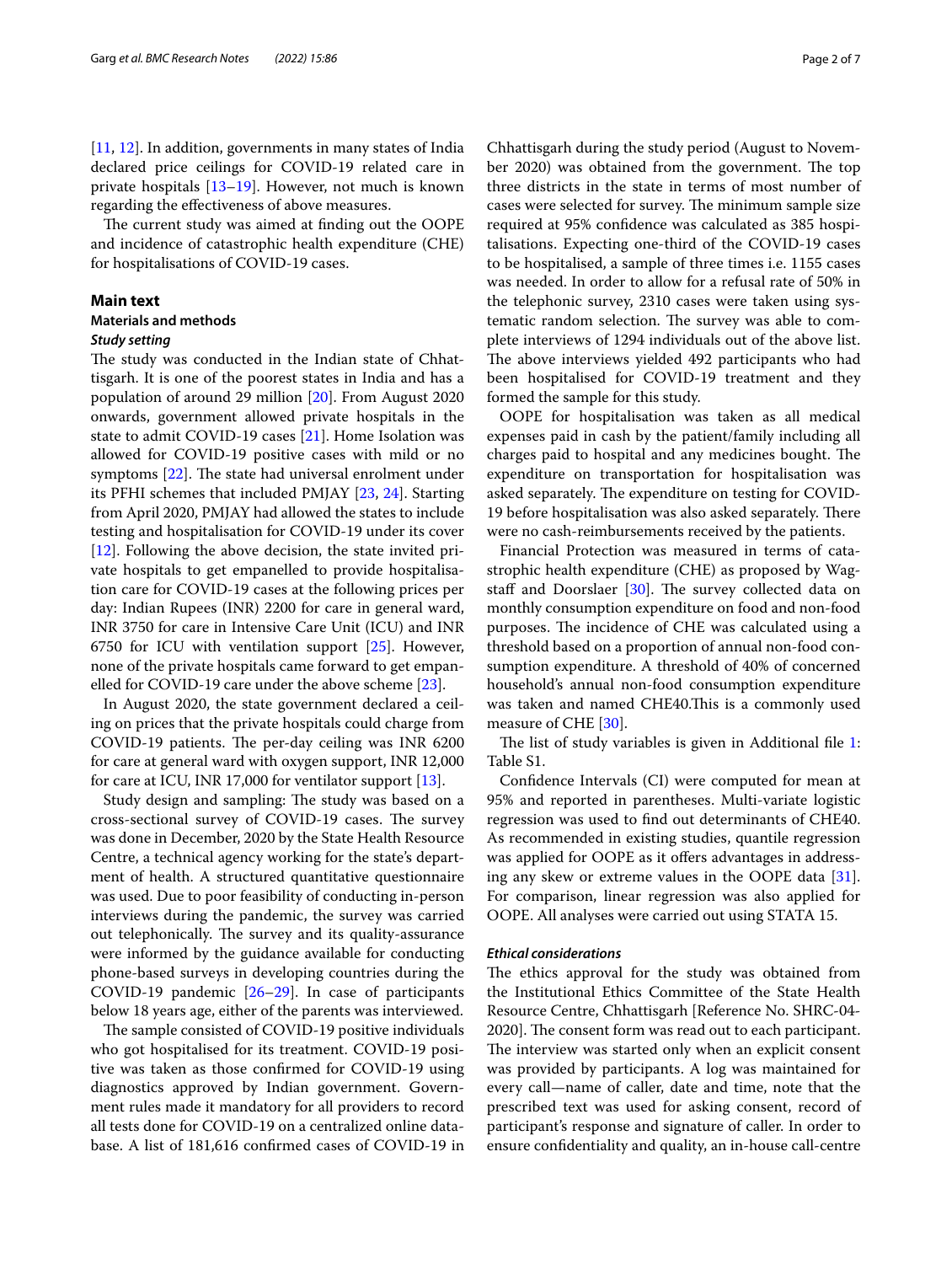was used. The calls were supervised closely to ensure adherence to the protocol. The log of each caller was examined and signed daily by the concerned supervisor. The dataset was completely anonymised.

#### **Results**

Of the COVID-19 positive individuals interviewed, 83.1% (80.9–85.1%) had been tested for COVID-19 by government providers. Among the COVID-19 positive individuals interviewed, 38% (35.440.7%) had got hospitalised.

The socio-demographic characteristics of the hospitalised COVID-19 positive individuals are given in Table [1](#page-2-0).

The mean annual household expenditure of the hospitalised participants was INR 339,643 (273,607–405,679) and its median value was INR 267,000.

Around 12% of the hospitalised individuals were enrolled under private health insurance. Private health

<span id="page-2-0"></span>**Table 1** Socio-demographic characteristics of individuals interviewed and individuals hospitalised among them

| <b>Characteristics and categories</b>     | Hospitalised<br>individuals<br>$N = 492(% )$ |
|-------------------------------------------|----------------------------------------------|
| Place of residence                        |                                              |
| Rural                                     | 134 (27.24)                                  |
| Urban                                     | 358 (72.76)                                  |
| Age (years)                               |                                              |
| $0 - 14$                                  | 15 (3.08)                                    |
| $15 - 39$                                 | 231 (47.43)                                  |
| $40 - 59$                                 | 163 (33.47)                                  |
| Above 60                                  | 78 (16.02)                                   |
| Sex                                       |                                              |
| Male                                      | 342 (69.51)                                  |
| Female                                    | 150 (30.49)                                  |
| <b>Education</b>                          |                                              |
| Not literate                              | 24 (4.79)                                    |
| Primary                                   | 62 (12.50)                                   |
| High school                               | 87 (17.71)                                   |
| 12th standard                             | 99 (20.21)                                   |
| Graduation and above                      | 220 (44.79)                                  |
| Per-capita household expenditure quintile |                                              |
| Quintile 1 (poorest)                      | 119 (25.93)                                  |
| Ouintile 2                                | 73 (15.90)                                   |
| Ouintile 3                                | 95 (20.70)                                   |
| Ouintile 4                                | 81 (17.65)                                   |
| Ouintile 5                                | 91 (19.83)                                   |
| Household size category                   |                                              |
| Up to 5 members                           | 304 (61.79)                                  |
| Above 5 members                           | 188 (38.21)                                  |
| Private insurance                         |                                              |
| <b>Fnrolled</b>                           | 57 (11.59)                                   |

insurance in Indian context refers to voluntary insurance bought by individuals from private insurers to cover costs of utilizing private hospitals [[32\]](#page-5-21).

Among those who got hospitalised, 69.3% (65.1–73.4%) were hospitalised in public facilities and the rest utilised for-proft private hospitals. Among hospitalisations, 15.6% were shorter than a week, 68.8% were 7 to 13 days long and 15.5% were 2 weeks or longer. The mean duration of hospitalisation was around 10 days for both public and private hospitals. Of the hospitalised, 7.5% utilised ventilator support, 10.8% used oxygen (without ventilator) and 16.5% received anti-viral injections.

The mean expenditure incurred by patients for testing for COVID-19 was INR 130 (62–197) for public hospitals and INR 2003 (1359–2647) for private hospitals. The mean expenditure incurred by patients for transportation for hospitalisation was INR 280 (135–424) for public hospitals and INR 791 (360–1222) for private hospitals.

The mean OOPE on hospitalisation was INR 169,504 (142,094–196,914) in private hospitals and INR 4871 (3068–6674) in public hospitals. Among the hospitalisations in private hospitals, 87.1% (80.2–94.1%) involved charges exceeding the price caps declared by government.

The quantile regression for OOPE showed that utilising private hospitals involved signifcantly greater OOPE than public hospitals (Table [2](#page-3-0)). Receiving ventilator support or anti-viral injections involved greater OOPE. Enrolment under the private health insurance did not have a significant association with OOPE. The linear regression model showed a similar pattern (Additional file [2](#page-4-1): Table S2).

Among those hospitalised in public hospitals, 3.2% (1.8–5.7%) incurred CHE40. Among those hospitalised in private hospitals, 58.9% (50.5–66.74%) incurred CHE40. Overall, 20.3% (16.9–24.1%) of the hospitalised incurred CHE40. Using private hospitals involved signifcantly greater likelihood of catastrophic expenditure than those using public hospitals (Table  $3$ ). Enrolment in private health insurance did not have a signifcant association with CHE40.

#### **Discussion**

The study period of August to November 2020 corresponded to the frst wave of surge in COVID-19 infections in India  $[33]$  $[33]$ . Those admitted in private hospitals incurred thirty-fve times larger OOPE than the admissions in public hospitals. The adjusted model showed that hospitalisation in private facilities was far more likely to cause catastrophic expenditure than the public facilities. This confirms the apprehensions regarding the possibility of catastrophic expenditure due to COVID-19, especially for hospitalisations in the private sector  $[6, 34, 35]$  $[6, 34, 35]$  $[6, 34, 35]$  $[6, 34, 35]$  $[6, 34, 35]$ .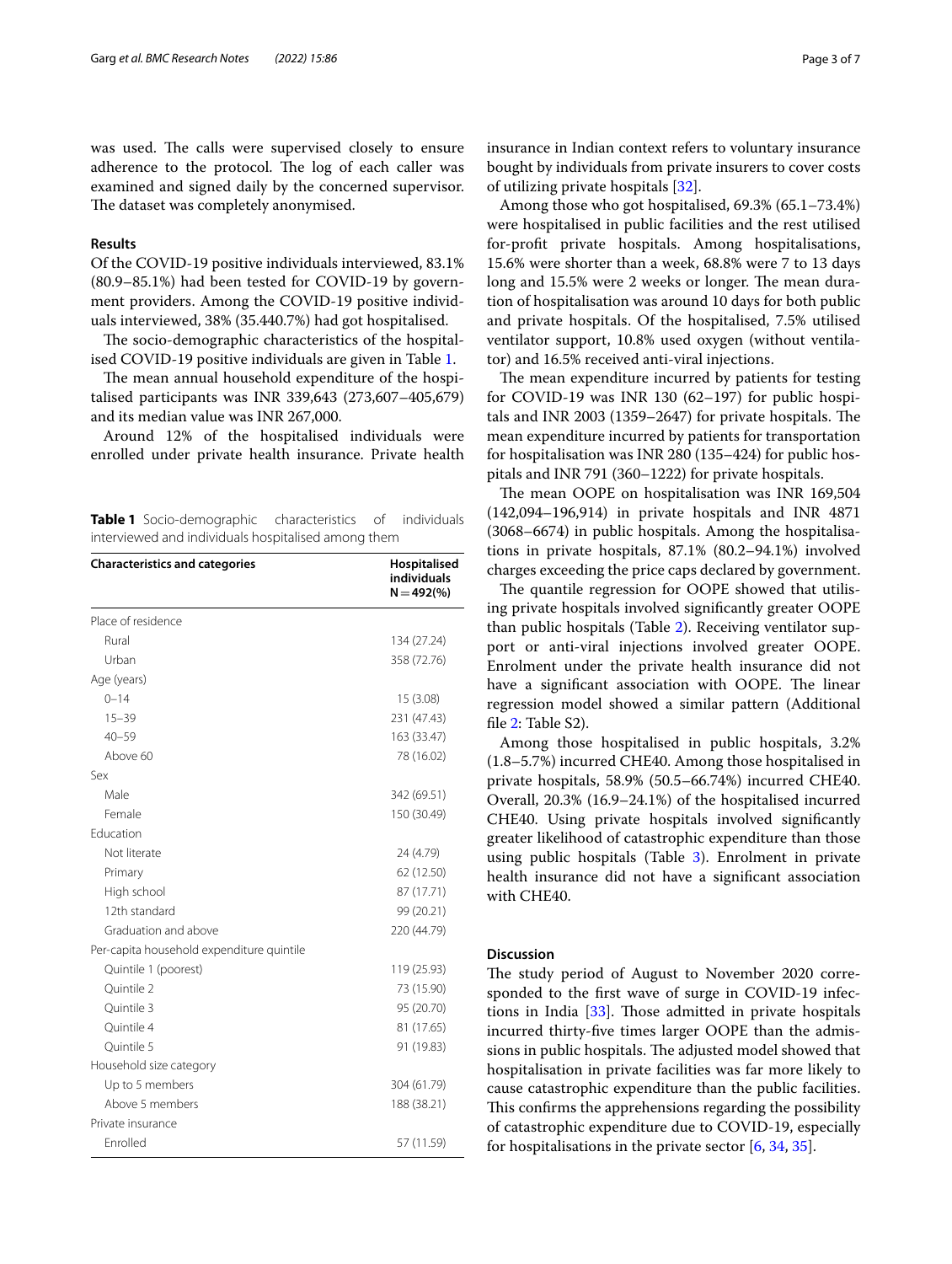|                                              | <b>OOPE</b>          | Coef                | <b>SE</b> | P value        | 95% CI    |         |
|----------------------------------------------|----------------------|---------------------|-----------|----------------|-----------|---------|
| Residence                                    | Rural                | $\mathbf{1}$        |           |                |           |         |
|                                              | Urban                | $\mathbf 0$         | 6327      | $\mathbf{1}$   | $-12,541$ | 12,541  |
| Age                                          | $0-14$ years         | 1                   |           |                |           |         |
|                                              | $15-39$ years        | $\mathsf{O}\xspace$ | 16,819    | $\mathbf{1}$   | $-33,320$ | 33,320  |
|                                              | 40-59 years          | $\mathbf{0}$        | 16,607    | $\mathbf{1}$   | $-32,820$ | 32,820  |
|                                              | Above 60             | 0                   | 17,330    | $\overline{1}$ | $-34,207$ | 34,207  |
| Sex                                          | Male                 | $\mathbf{1}$        |           |                |           |         |
|                                              | Female               | $\mathbf 0$         | 5906      | $\overline{1}$ | $-11,612$ | 11,612  |
| Education                                    | Not literate         | $\mathbf{1}$        |           |                |           |         |
|                                              | Primary              | $\mathbf 0$         | 9617      | $\mathbf{1}$   | $-18,907$ | 18,907  |
|                                              | High school          | $\mathbf 0$         | 10,129    | $\mathbf{1}$   | $-19,914$ | 19,914  |
|                                              | 12th standard        | $\mathbf 0$         | 10,489    | $\mathbf{1}$   | $-20,621$ | 20,621  |
|                                              | Graduation and above | 0                   | 14,725    | 1              | $-28,950$ | 28,950  |
| Household size                               | Up to 5 members      | $\mathbf{1}$        |           |                |           |         |
|                                              | Above 5 members      | $\mathbf 0$         | 5925      | $\mathbf{1}$   | $-11,648$ | 11,648  |
| Per capita household expenditure<br>quintile | Poorest              | $\mathbf{1}$        |           |                |           |         |
|                                              | Poor                 | $\mathbf 0$         | 8744      | 1              | $-17,191$ | 17,191  |
|                                              | Middle               | $\mathbf 0$         | 8412      | $\mathbf{1}$   | $-16,538$ | 16,538  |
|                                              | Rich                 | $\mathbf{0}$        | 8974      | 1              | $-17,644$ | 17,644  |
|                                              | Richest              | 1000                | 9320      | 0.91           | $-17,323$ | 19,323  |
| Type of hospital                             | Public               | $\mathbf{1}$        |           |                |           |         |
|                                              | Private              | 133,000             | 6720      | < 0.01         | 119,787   | 146,213 |
| Duration of hospitalisation                  |                      | $\overline{0}$      | 613       | 1.1            | $-1206$   | 1206    |
| Ventilator                                   | Used                 | 19,000              | 12,060    | 0.11           | $-4710$   | 42,710  |
| Anti-viral injection                         | Used                 | 40,000              | 8767      | < 0.01         | 22,763    | 57,237  |
| Oxygen (without ventilator)                  | Used                 | 5000                | 9347      | 0.5            | $-13,376$ | 23,376  |
| Private insurance                            | Insured              | $-2000$             | 8888      | 0.8            | $-19,473$ | 15,473  |

<span id="page-3-0"></span>**Table 2** Quantile regression for size of OOPE on COVID-19 hospitalisation

No. of observations: 413; pseudo R2: 0.37

The current study found that private insurance was inefective in reducing the OOPE signifcantly. A recent study has examined the claims data of private insurance in India and expressed similar doubts regarding its efectiveness [\[36](#page-5-26)]. PFHI schemes in Indian context, including the national fagship programme PMJAY, have been found to be largely inefective in reducing OOPE or CHE for inpatient care  $[20, 37-39]$  $[20, 37-39]$  $[20, 37-39]$  $[20, 37-39]$  $[20, 37-39]$ . The current study found that the PMJAY scheme could not cover COVID-19 care in private hospitals in Chhattisgarh in 2020.

In addition to existing laws on regulation of private hospitals, government enjoyed further powers under the epidemic related law invoked for COVID-19  $[3]$  $[3]$ . The price ceilings announced by Chhattisgarh state were around three times greater than the prices it offered under PFHI. Yet, the private hospitals continued to charge above the price caps. According to grey literature, the price controls introduced by other states in India for COVID-19 hospitalisations were also quite ineffective  $[35]$ . This reflects

the long-standing difficulties in achieving price regulation in private hospitals in India [\[32](#page-5-21), [40–](#page-5-29)[43](#page-6-0)].

A study from Peru has reported high OOPE for COVID-19 hospitalisations and inefectiveness of health insurance [[44\]](#page-6-1). Studies from USA have found signifcant OOPE for COVID-19 hospitalisations among the insured [[45,](#page-6-2) [46](#page-6-3)]. Examples of price gouging by private hospitals for COVID-19 care have been found in many countries in Africa [\[47](#page-6-4)]. In many health systems, the providers are known to wield a lot more power compared to the patients  $[41, 48]$  $[41, 48]$  $[41, 48]$ . This power asymmetry seems to have worsened during the pandemic when widespread panic prevailed.

Some have advocated that governments should purchase care for COVID-19 from private sector hospitals [[49–](#page-6-7)[53\]](#page-6-8). The current study suggests that such strategies are unlikely to succeed in Indian context. Publicly provided care was found to be efective in ensuring fnancial protection. However, as public hospitals diverted a signifcant amount of their capacity to COVID-19 care, the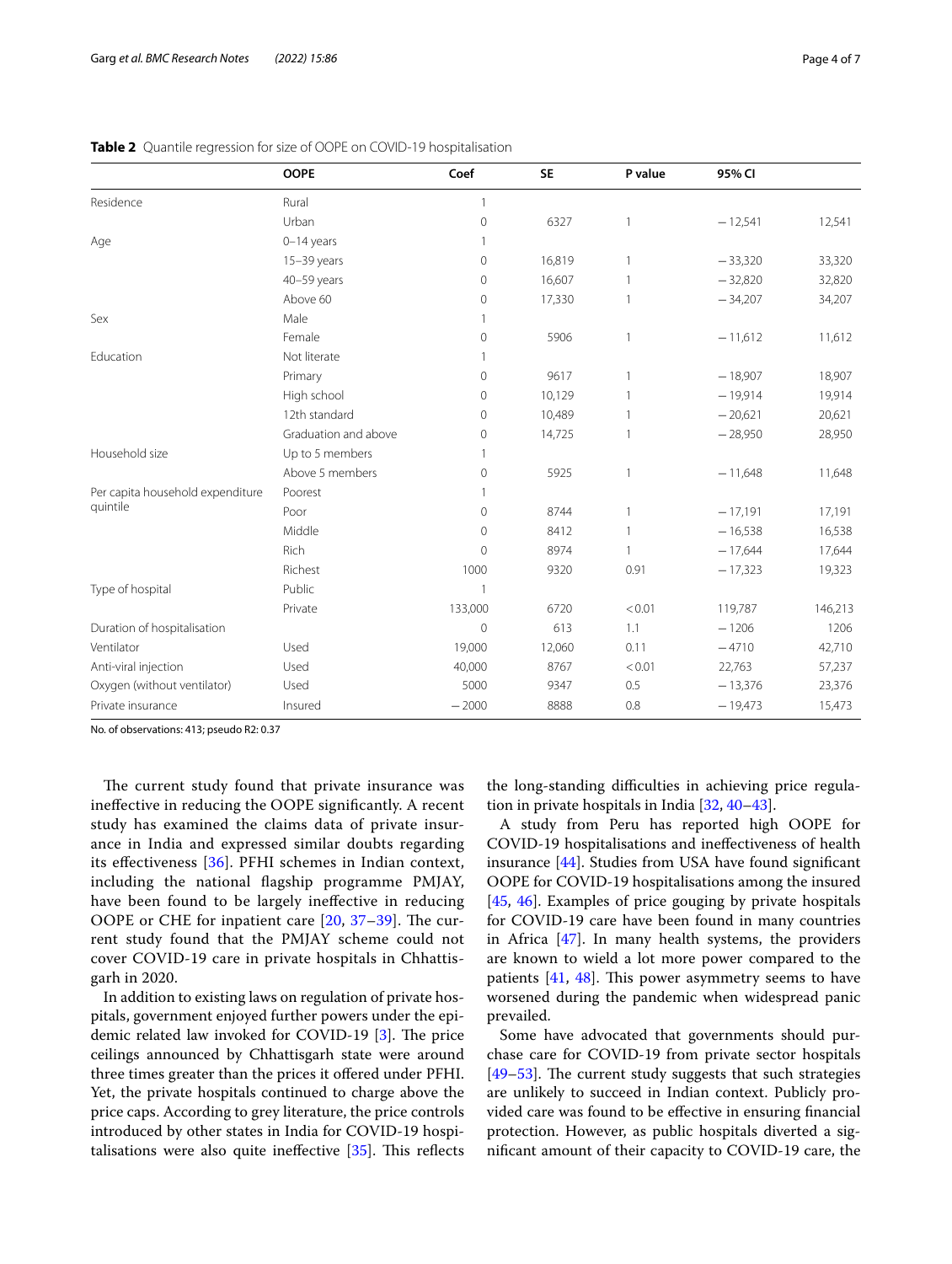<span id="page-4-2"></span>**Table 3** Logistic regression for CHE40 on COVID-19 hospitalisation

|                                           | Odds ratio | <b>SE</b> | p value | 95% CI |        |
|-------------------------------------------|------------|-----------|---------|--------|--------|
| Residence                                 |            |           |         |        |        |
| Rural                                     | 1          |           |         |        |        |
| Urban                                     | 1.48       | 0.76      | 0.44    | 0.54   | 4.07   |
| Age (years)                               |            |           |         |        |        |
| $0 - 14$                                  | 1          |           |         |        |        |
| $15 - 39$                                 | 1.13       | 2.01      | 0.95    | 0.03   | 37.20  |
| $40 - 59$                                 | 0.90       | 1.58      | 0.95    | 0.03   | 28.36  |
| Above 60                                  | 1.30       | 2.31      | 0.88    | 0.04   | 42.06  |
| Sex                                       |            |           |         |        |        |
| Male                                      | 1          |           |         |        |        |
| Female                                    | 3.09       | 1.36      | 0.01    | 1.31   | 7.30   |
| Education                                 |            |           |         |        |        |
| Not literate                              | 1          |           |         |        |        |
| Primary                                   | 0.79       | 0.53      | 0.72    | 0.21   | 2.93   |
| High school                               | 0.65       | 0.47      | 0.55    | 0.16   | 2.70   |
| 12th standard                             | 0.83       | 0.62      | 0.81    | 0.19   | 3.58   |
| Graduation and above                      | 0.21       | 0.34      | 0.33    | 0.01   | 4.96   |
| Household size                            |            |           |         |        |        |
| Up to 5 members                           | 1          |           |         |        |        |
| Above 5 members                           | 0.44       | 0.18      | 0.05    | 0.19   | 1.00   |
| Per capita household expenditure quintile |            |           |         |        |        |
| Poorest                                   | 1          |           |         |        |        |
| Poor                                      | 0.54       | 0.39      | 0.39    | 0.13   | 2.20   |
| Middle                                    | 0.60       | 0.40      | 0.45    | 0.16   | 2.22   |
| Rich                                      | 0.95       | 0.61      | 0.93    | 0.27   | 3.36   |
| Richest                                   | 0.36       | 0.25      | 0.14    | 0.10   | 1.38   |
| Type of hospital                          |            |           |         |        |        |
| Public                                    | 1          |           |         |        |        |
| Private                                   | 59.77      | 30.47     | 0.01    | 22.00  | 162.34 |
| Duration of hospitali-<br>sation          | 1.06       | 0.04      | 0.14    | 0.98   | 1.15   |
| Ventilator                                |            |           |         |        |        |
| Used                                      | 3.74       | 2.52      | 0.04    | 1.00   | 14.01  |
| Anti-viral injection                      |            |           |         |        |        |
| Used                                      | 2.34       | 1.05      | 0.06    | 0.97   | 5.64   |
| Oxygen (without ventilator)               |            |           |         |        |        |
| Used                                      | 2.26       | 1.09      | 0.09    | 0.88   | 5.82   |
| Private insurance                         |            |           |         |        |        |
| Insured                                   | 0.67       | 0.31      | 0.39    | 0.27   | 1.68   |

No. of observations: 413; pseudo R2: 0.5

availability of care for other ailments might have sufered [[54\]](#page-6-9).

For curtailing OOPE, the current study suggests the need for better regulation of charging in private hospitals. There is a need to strengthen capacity of public sector to manage a surge of hospitalisations during emergencies while maintaining other essential services.

## **Limitations**

The usual limitations of cross-sectional studies apply. Severity of the illness could not be assessed though the use of relevant medical procedures was taken into account. Quality of healthcare is an important dimension but it could not be addressed. There is a possibility that the sample included a few cases of more than one hospitalisation from the same family.

#### **Abbreviations**

CHE: Catastrophic health expenditure; CHE40: Catastrophic health expenditure at threshold of 40% of non-food expenditure; INR: Indian Rupees; OOPE: Out-of-pocket expenditure; PFHI: Publicly Funded Health Insurance; PMJAY: Pradhan Mantri Jan Arogaya Yojana; USA: United States of America.

#### **Supplementary Information**

The online version contains supplementary material available at [https://doi.](https://doi.org/10.1186/s13104-022-05977-6) [org/10.1186/s13104-022-05977-6](https://doi.org/10.1186/s13104-022-05977-6).

<span id="page-4-1"></span><span id="page-4-0"></span>**Additional fle 1: Table S1.** List of study variables. List of variables used in the study.

**Additional fle 2: Table S2.** Linear regression for determinants of OOPE on COVID-19 hospitalisation. Results of linear regression for determinants of Out of Pocket Expenditure (OOPE) on COVID-19 hospitalisation.

#### **Acknowledgements**

Not applicable.

#### **Authors' contributions**

SG, KB and NT contributed to the study design; SG, KC and NT contributed to writing of the manuscript. SG, KB, NT and KC analyzed the data; KB, NT and SG contributed to design of tools and KB, NT, KC and SG contributed to the datacollection. All authors read and approved the fnal manuscript.

#### **Funding**

No funding was obtained for this study.

#### **Availability of data and materials**

The datasets used and/or analysed during the current study available from the corresponding author on reasonable request.

## **Declarations**

#### **Ethics approval and consent to participate**

The ethics approval for the study was obtained from the Institutional Ethics Committee of the State Health Resource Centre, Chhattisgarh [Reference number: SHRC-04-2020]. Because of the pandemic, a phone based survey was approved. The ethics approval included the detailed protocol for obtaining and documenting the informed consent of participants for the telephonic interviews. The consent form was read out to each participant. The interview was started only when an explicit consent was provided by each participant. A log was maintained for every call—name of caller, date and time, note that the prescribed text was used for asking consent, record of participant's response and signature of caller. In order to ensure confdentiality, an in-house call-centre was used. The callers were trained rigorously in the protocol for asking informed consent and documenting it. The calls were supervised closely to ensure adherence to the protocol. The log of each caller was examined and signed daily by the concerned supervisor. The dataset was completely anonymised.

### **Consent for publication**

Not applicable.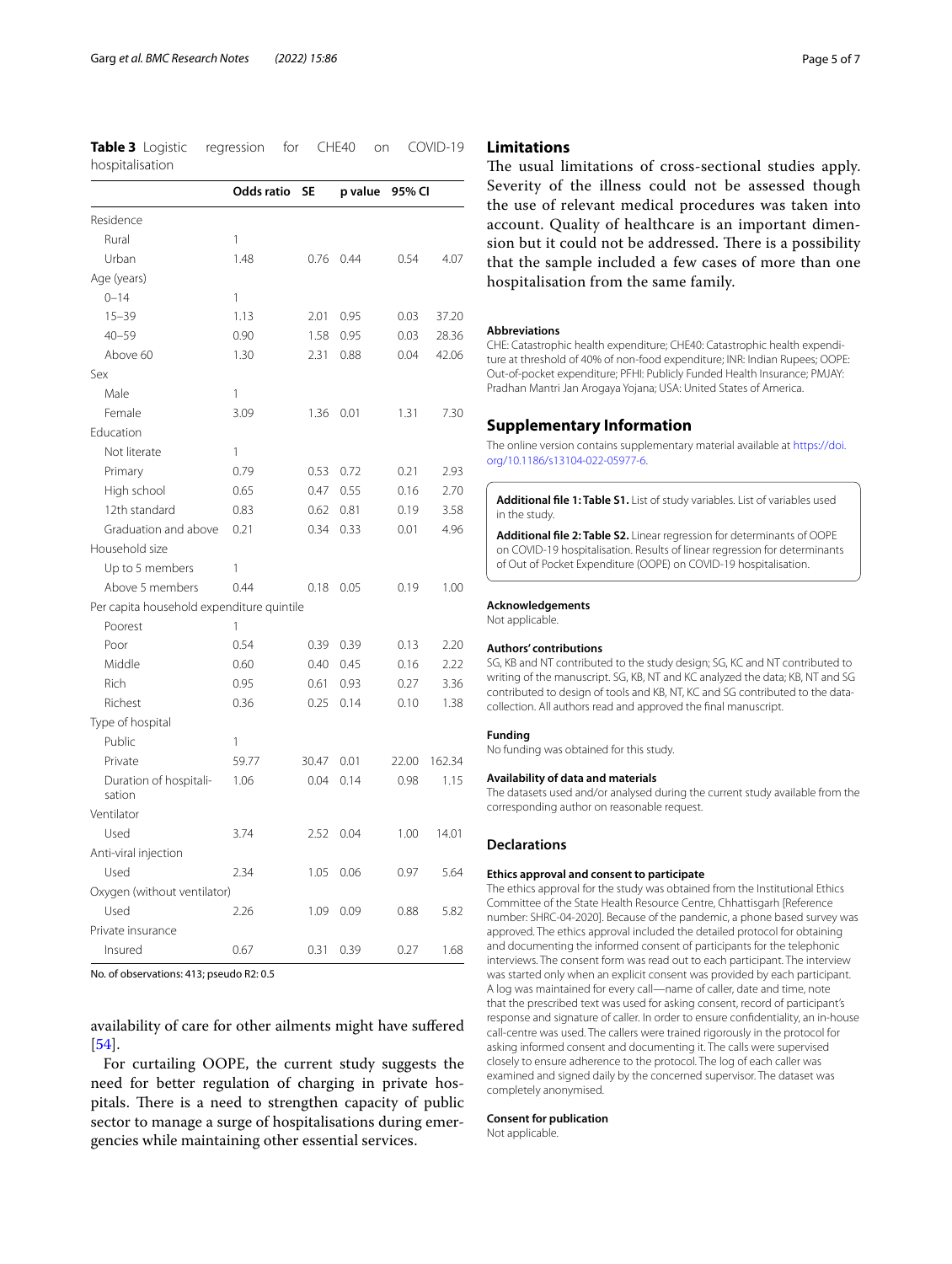#### **Competing interests**

The authors declare that there are no competing interests.

Received: 9 November 2021 Accepted: 16 February 2022

#### **References**

- <span id="page-5-0"></span>1. Paremoer L, Nandi S, Serag H, Baum F. COVID-19 pandemic and the social determinants of health. BMJ. 2021;372: n129. [https://doi.org/10.1136/](https://doi.org/10.1136/bmj.n129) [bmj.n129.](https://doi.org/10.1136/bmj.n129)
- 2. Shadmi E, Chen Y, Dourado I, Faran-Perach I, Furler J, Hangoma P, et al. Health equity and COVID-19: global perspectives. Int J Equity Health. 2020;19:104.
- <span id="page-5-1"></span>3. Ataguba JE. COVID-19 pandemic, a war to be won: understanding its economic implications for Africa. Appl Health Econ Health Policy. 2020;2020(18):325–8.<https://doi.org/10.1007/s40258-020-00580-x>.
- <span id="page-5-2"></span>4. University of Minnesota. COVID-19 hospitalization tracking project. <https://carlsonschool.umn.edu/mili-misrc-COVID19-tracking-project>. Accessed 16 Sept 2021.
- <span id="page-5-3"></span>5. Prinja S, Pandav CS. Economics of COVID-19: challenges and the way forward for health policy during and after the pandemic. Indian J Public Health. 2020;64:S231–3.
- <span id="page-5-23"></span>6. Parashar R, Mukherjee A. The COVID-19 pandemic and associated catastrophic fnancial burden: a tragedy still in the making. 2020. [https://blogs.lshtm.ac.uk/hppdebated/2020/12/09/the-COVID-19](https://blogs.lshtm.ac.uk/hppdebated/2020/12/09/the-COVID-19-pandemic-and-associated-catastrophic-financial-burden-a-tragedy-still-in-the-making/) [pandemic-and-associated-catastrophic-fnancial-burden-a-trage](https://blogs.lshtm.ac.uk/hppdebated/2020/12/09/the-COVID-19-pandemic-and-associated-catastrophic-financial-burden-a-tragedy-still-in-the-making/) [dy-still-in-the-making/.](https://blogs.lshtm.ac.uk/hppdebated/2020/12/09/the-COVID-19-pandemic-and-associated-catastrophic-financial-burden-a-tragedy-still-in-the-making/)
- 7. El-Khatib Z, Out A, Neogi U, Yaya S. The association between out-ofpocket expenditure and COVID-19 mortality globally. J Epidemiol Glob Health. 2020;10(3):192–3. <https://doi.org/10.2991/jegh.k.200725.001>.
- <span id="page-5-4"></span>8. Iyanda AE, Adeleke R, Lu Y, Osayomi T, Adaralegbe A, Lasode M, Chima-Adaralegbe NJ, Osundina AM. A retrospective cross-national examination of COVID-19 outbreak in 175 countries: a multiscale geographically weighted regression analysis (January 11–June 28). J Infect Public Health. 2020;13(10):1438–45.<https://doi.org/10.1016/j.jiph.2020.07.006>.
- <span id="page-5-5"></span>9. Patel V, Parikh R, Nandraj S, Balasubramaniam P, Narayan K, Paul VK, et al. Assuring health coverage for all in India. Lancet. 2015;386:2422–35.
- <span id="page-5-6"></span>10. National Health Systems Resource Centre. National Health Accounts Estimates for India FY 2016–17. October 2019. National Health Accounts Technical Secretariat (NHATS), National Health Systems Resource Centre (NHSRC), Ministry of Health and Family Welfare (MoHFW). Government of India. New Delhi. [http://nhsrcindia.org/sites/default/fles/FINAL%20Nat](http://nhsrcindia.org/sites/default/files/FINAL%20National%20Health%20Accounts%202016-17%20Nov%202019-for%20Web.pdf) [ional%20Health%20Accounts%202016-17%20Nov%202019-for%20Web.](http://nhsrcindia.org/sites/default/files/FINAL%20National%20Health%20Accounts%202016-17%20Nov%202019-for%20Web.pdf) [pdf.](http://nhsrcindia.org/sites/default/files/FINAL%20National%20Health%20Accounts%202016-17%20Nov%202019-for%20Web.pdf) Accessed 15 Jan 2021.
- <span id="page-5-7"></span>11. Parliament of India. The outbreak of pandemic COVID-19 and its management. Parliamentary Standing Committee on Health and Family Welfare. Report No. 123. November, 2020. New Delhi.
- <span id="page-5-8"></span>12. Government of India. Testing and treatment for COVID-19 under Ayushman Bharat Pradhan Mantri Jan Arogaya Yojana. Office Memorandum. National Health Authority. 2020.
- <span id="page-5-9"></span>13. Government of Chhattisgarh. Price caps for treatment of COVID-19 cases in private hospitals. 2020.
- 14. Government of Madhya Pradesh. Treatment of COVID-19 cases in private hospitals. 2020.
- 15. Government of Delhi. Rates for treatment of COVID-19 cases in private hospitals. 2020.
- 16. Government of Andhra Pradesh. Inclusion of certain procedures under Dr YSR Aarogyasri scheme to treat the cases of suspected and confrmed positive COVID-19 cases. 2020.
- 17. Government of Telangana. COVID-19: fxation of ceiling of rates chargeable by private hospitals and laboratories for treatment and testing. 2020.
- 18. Government of Kerala. Fixing of rates for treatment of COVID-19 cases in private healthcare institutions. 2020.
- <span id="page-5-10"></span>19. Government of Tamil Nadu. Tamil Nadu health systems project—COVID-19: inclusion of new packages for treatment and testing of COVID-19 for benefciaries under CMCHIS/General Public in empanelled private hospitals and labs—payment to private hospitals—fxation of ceiling rates. 2020.
- <span id="page-5-11"></span>20. Garg S, Bebarta KK, Tripathi N. Performance of India's national publicly funded health insurance scheme, Pradhan Mantri Jan Arogaya Yojana (PMJAY), in improving access and fnancial protection for hospital care: fndings from household surveys in Chhattisgarh state. BMC Public Health. 2020;20:949.
- <span id="page-5-12"></span>21. Government of Chhattisgarh. Guidelines for treatment of COVID-19 cases in private hospitals. Department of Health and Family Welfare. 2020. <http://cghealth.nic.in/ehealth/COVID19/pages/index.html>. Accessed 23 Mar 2021.
- <span id="page-5-13"></span>22. Government of Chhattisgarh. Guidelines for home isolation of COVID-19 cases. Department of Health and Family Welfare. 2020. [http://cghealth.](http://cghealth.nic.in/ehealth/COVID19/pages/index.html) [nic.in/ehealth/COVID19/pages/index.html](http://cghealth.nic.in/ehealth/COVID19/pages/index.html). Accessed 23 Mar 2021.
- <span id="page-5-14"></span>23. State Health Agency. Dr. Khubchand Baghel Sawsthya Sahayta Yojana. State Health Agency. Government of Chhattisgarh. [https://dkbssy.cg.nic.](https://dkbssy.cg.nic.in/about-us.aspx) [in/about-us.aspx](https://dkbssy.cg.nic.in/about-us.aspx). Accessed 23 Mar 2021.
- <span id="page-5-15"></span>24. National Health Authority. PMJAY implementation fact sheet—Chhattisgarh. Ayushman Bharat—Pradhan Mantri Jan Arogaya Yojana. National Health authority. 2021. [https://pmjay.gov.in/states/status-implementa](https://pmjay.gov.in/states/status-implementation) [tion.](https://pmjay.gov.in/states/status-implementation) Accessed 23 Mar 2021.
- <span id="page-5-16"></span>25. State Nodal Agency. Package of rates for treatment of COVID-19 in empanelled private hospitals. Government of Chhattisgarh. 2020.
- <span id="page-5-17"></span>26. United Nations. Carrying out a telephone survey under the impact of COVID-19—What to consider. Department of Economic and Social Afairs. 2020. [https://COVID-19-response.unstatshub.org/statistical-progr](https://COVID-19-response.unstatshub.org/statistical-programmes/telephone-surveys-what-to-consider/) [ammes/telephone-surveys-what-to-consider/.](https://COVID-19-response.unstatshub.org/statistical-programmes/telephone-surveys-what-to-consider/)
- 27 Dabalen A, Etang A, Hoogeveen J, Mushi E, Schipper Y, von Engelhardt J. Mobile phone panel surveys in developing countries: a practical guide for microdata collection. Directions in development. Washington, DC: World Bank; 2016. [https://doi.org/10.1596/978-1-4648-0904-0.](https://doi.org/10.1596/978-1-4648-0904-0)
- 28. Samuels F. Tips for collecting primary data in a COVID-19-era—toolkit. ODI. 2020. [https://odi.org/en/publications/tips-for-collecting-prima](https://odi.org/en/publications/tips-for-collecting-primary-data-in-a-COVID-19-era/) [ry-data-in-a-COVID-19-era/](https://odi.org/en/publications/tips-for-collecting-primary-data-in-a-COVID-19-era/).
- <span id="page-5-18"></span>29. Hinson L, Schaub E, Aya N, Tamboura-Diawara A, Trasi R. Pivoting in the face of the unknown: five adaptations for effective phone-based data collection during COVID-19. Pathfnder International. 2020. [https://www.](https://www.pathfinder.org/five-adaptations-for-data-collection/) [pathfinder.org/fve-adaptations-for-data-collection/.](https://www.pathfinder.org/five-adaptations-for-data-collection/)
- <span id="page-5-19"></span>30. Wagstaff A, Doorslaer E. Catastrophe and impoverishment in paying for healthcare: with applications to Vietnam 1993–98. Health Econ. 2003;12:921–34.
- <span id="page-5-20"></span>31. Anindya K, Ng N, Atun R, et al. Efect of multimorbidity on utilisation and out-of-pocket expenditure in Indonesia: quantile regression analysis. BMC Health Serv Res. 2021;21:427. [https://doi.org/10.1186/](https://doi.org/10.1186/s12913-021-06446-9) [s12913-021-06446-9](https://doi.org/10.1186/s12913-021-06446-9).
- <span id="page-5-21"></span>32. Garg S, Tripathi N, Ranjan A, Bebarta KK, et al. Comparing the average cost of outpatient care of public and for-proft private providers in India. BMC Health Serv Res. 2021;21:838. [https://doi.org/10.1186/](https://doi.org/10.1186/s12913-021-06777-7) [s12913-021-06777-7](https://doi.org/10.1186/s12913-021-06777-7).
- <span id="page-5-22"></span>33. Ritchie H, Mathieu E, Rodés-Guirao L, Appel C, Giattino C, Ortiz-Ospina E, et al. Daily new confrmed COVID-19 cases. Coronavirus pandemic (COVID-19). [https://ourworldindata.org/coronavirus/country/india.](https://ourworldindata.org/coronavirus/country/india)
- <span id="page-5-24"></span>34 Thiagarajan K. COVID-19 exposes the high cost of India's reliance on private healthcare. BMJ. 2020. [https://doi.org/10.1136/bmj.m3506.](https://doi.org/10.1136/bmj.m3506)
- <span id="page-5-25"></span>35. Nair, S. COVID-19 treatment: from affordable public hospitals to expensive private care, what it costs to treat a patient in India. 2020. [https://](https://www.firstpost.com/health/) [www.frstpost.com/health/](https://www.firstpost.com/health/). Accessed 2 Dec 2020.
- <span id="page-5-26"></span>36. Duggal R, Hooda SK. COVID-19, health insurance and access to healthcare. Econ Polit Wkly. 2021;53(31):10–2.
- <span id="page-5-27"></span>37. Ranjan A, Dixit P, Mukhopadhyay I, Sundararaman T. Efectiveness of government strategies for fnancial protection against costs of hospitalization care in India. BMC Public Health. 2018;18(1):501. [https://doi.org/10.1186/](https://doi.org/10.1186/s12889-018-5431-8) [s12889-018-5431-8.](https://doi.org/10.1186/s12889-018-5431-8)
- 38. Garg S, Chowdhury S, Sundararaman T. Utilisation and fnancial protection for hospital care under publicly funded health insurance in three states in Southern India. BMC Health Serv Res. 2019;19:1004.
- <span id="page-5-28"></span>39. Nandi S, Schneider H, Dixit P. Hospital utilisation and out of pocket expenditure in public and private sectors under the universal government health insurance scheme in Chhattisgarh state, India: lessons for universal health coverage. PLoS ONE. 2017;12(11): e0187904. [https://doi.](https://doi.org/10.1371/journal.pone.0187904) [org/10.1371/journal.pone.0187904](https://doi.org/10.1371/journal.pone.0187904).
- <span id="page-5-29"></span>40. Bhat R. Characteristics of Private medical practice in India: a provider perspective. Health Policy Plan. 1999;14(1):26–37.